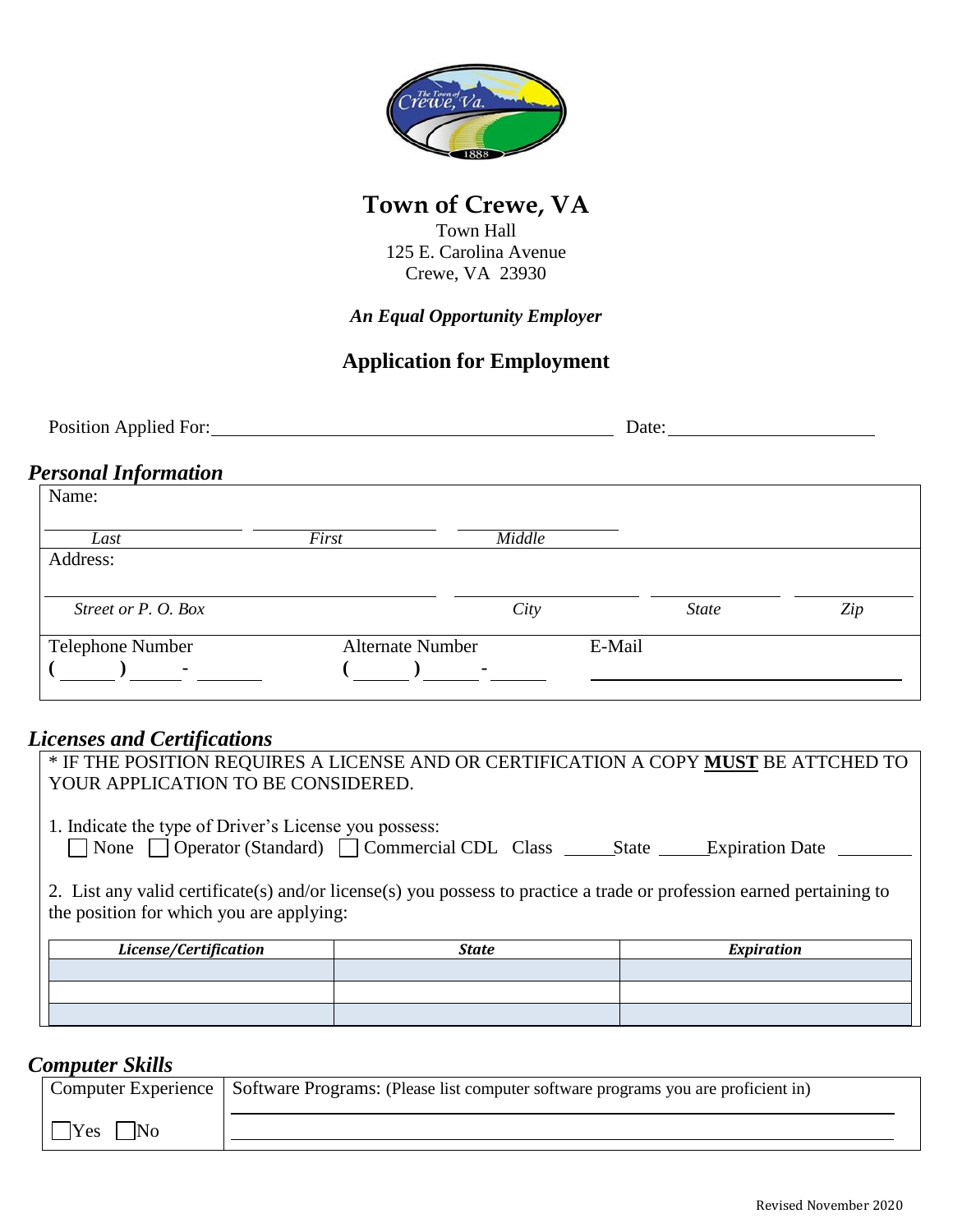| <b>General Background Information</b>                                                                 |
|-------------------------------------------------------------------------------------------------------|
| 1. Are you related to, by blood or marriage, anyone employed by the Town? $\Box$<br>Yes  <br>$ $ No   |
| If yes, please provide name and relationship                                                          |
| 2. Have you ever been employed with the Town of Crewe? $\Box$ Yes $\Box$ No                           |
| If yes, list position and dates of employment                                                         |
| If yes, please check the reason for leaving Town employment: $\Box$ Terminated $\Box$ Resigned        |
| 3. Have you ever been terminated by a former employer for disciplinary reason(s)? $\Box$ Yes<br>l INo |
|                                                                                                       |

| <b>Education</b>                                                                                                                                                                                                               |
|--------------------------------------------------------------------------------------------------------------------------------------------------------------------------------------------------------------------------------|
| <b>High School</b>                                                                                                                                                                                                             |
| Name of High School School School School School School School School School School School School School School School School School School School School School School School School School School School School School School |
| Address                                                                                                                                                                                                                        |
| Highest grade completed (Check one) $\begin{bmatrix} 1 & 2 & 3 \end{bmatrix}$ 4 5 6 7 8 9 10 11                                                                                                                                |
| Diploma $\Box$ Yes $\Box$ No                                                                                                                                                                                                   |
| If you did not complete high school, do you have a high school equivalency diploma(GED)? $\sqrt{\frac{Y_{ES}}{N}}$ No                                                                                                          |
| College                                                                                                                                                                                                                        |
| Name and Location of Institution:                                                                                                                                                                                              |
| Degree: Yes No Number of Years Completed:                                                                                                                                                                                      |
| Degree Earned: Note that the state of the state of the state of the state of the state of the state of the state of the state of the state of the state of the state of the state of the state of the state of the state of th |
| Minor/Major:                                                                                                                                                                                                                   |

#### *Employment History*

**(List present employers first and do not leave out any employers**) Explain any gaps in employment. Use additional sheets if necessary. Explain your job duties in enough detail to allow us to understand what you actually did in each job. You must complete this application. It is not acceptable to write See Resume in any of these spaces. **Employer: Job Duties: Title: Address: Name of Supervisor: Phone Number:**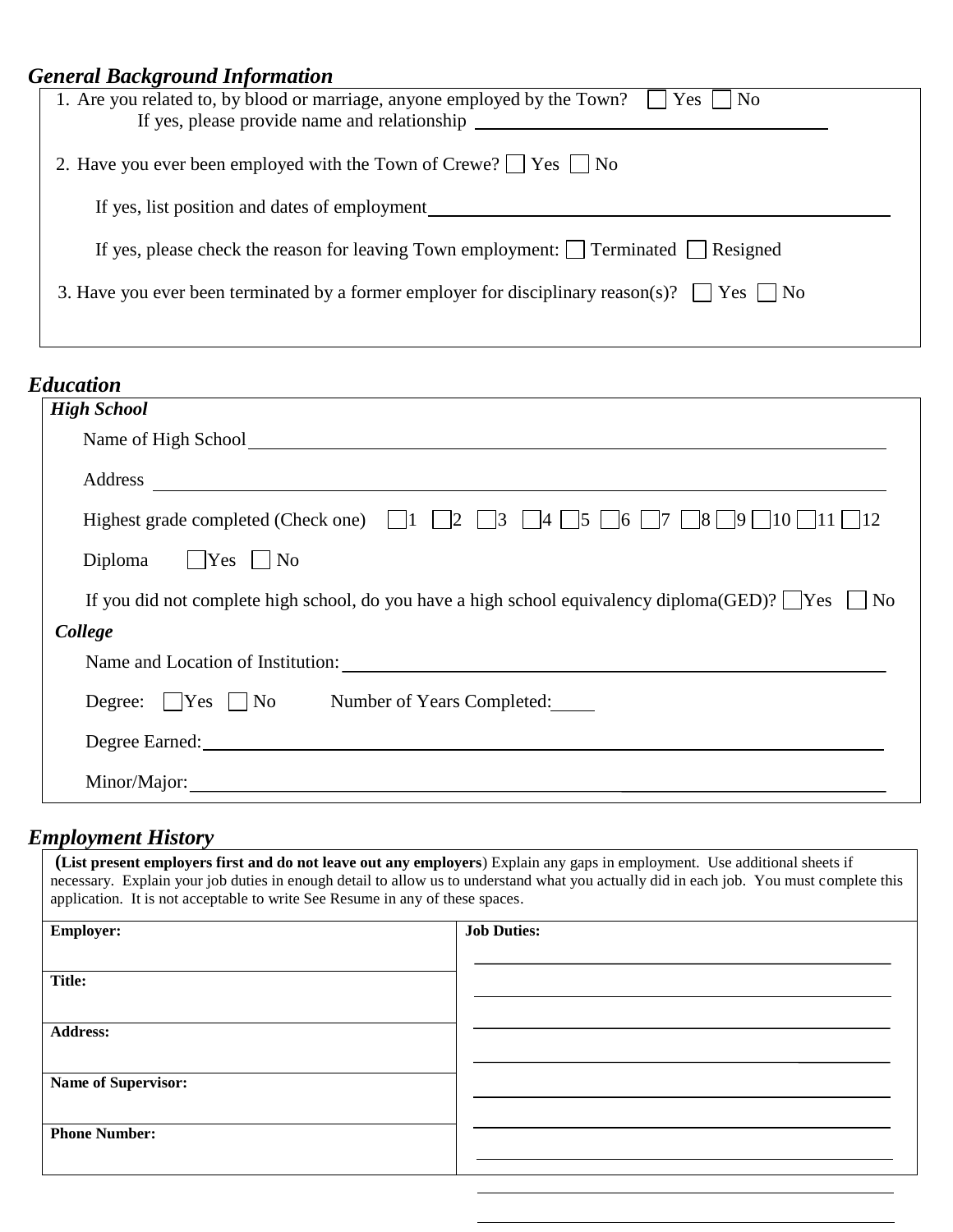| <b>Employed From:</b>                                | <b>Employed To:</b> |                    |
|------------------------------------------------------|---------------------|--------------------|
| <b>Reason for Leaving:</b>                           |                     |                    |
|                                                      |                     |                    |
| <b>Employer:</b>                                     |                     | <b>Job Duties:</b> |
| <b>Title:</b>                                        |                     |                    |
| <b>Address:</b>                                      |                     |                    |
| Name of Supervisor:                                  |                     |                    |
| <b>Phone Number:</b>                                 |                     |                    |
| <b>Employed From:</b>                                | <b>Employed To:</b> |                    |
| <b>Reason for Leaving:</b>                           |                     |                    |
|                                                      |                     |                    |
| <b>Employer:</b>                                     |                     | <b>Job Duties:</b> |
| <b>Title:</b>                                        |                     |                    |
| <b>Address:</b>                                      |                     |                    |
| <b>Name of Supervisor:</b>                           |                     |                    |
| <b>Phone Number:</b>                                 |                     |                    |
| <b>Employed From:</b>                                | <b>Employed To:</b> |                    |
| <b>Reason for Leaving:</b>                           |                     |                    |
|                                                      |                     |                    |
| If presently employed, may we contact your employer? |                     | Yes<br>$\rm No$    |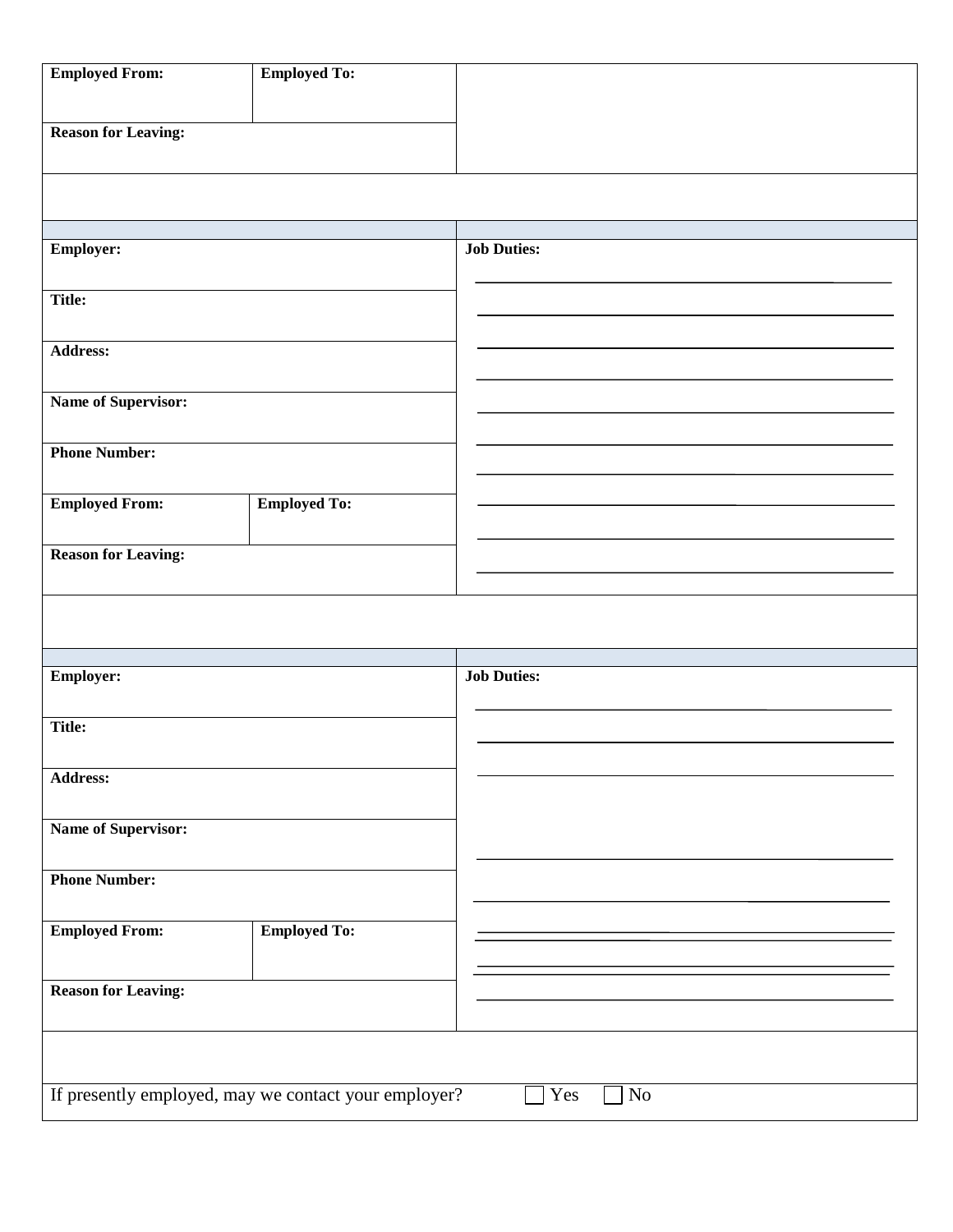*References:* (Other than relatives or Town employees) List the names of any professional or personal character references who have known you for the last three years and from who we have your permission to contact.

 *Name Address Phone Number*

1) 2) 3)

**Other Pertinent Information:** Use this space to provide us with any other job related information that we should know about you to help us consider your qualifications for this position? (Please exclude personal information)

**CERTIFICATION:** I hereby certify that the information on this application is true, accurate, and complete, to the best of my knowledge, and I have not knowingly withheld any information which, if known to the Town, would affect my application unfavorably. If I am hired by the Town, and if the Town discovers at any time during my employment that any of the statements or answers on this application are false, misleading, or incomplete, I may be dismissed immediately from my job. I further understand that any falsification or misrepresentation is sufficient reason for disqualification.

**\_\_\_\_\_\_\_\_\_\_\_\_\_\_\_\_\_\_\_\_\_\_\_\_\_\_\_\_\_\_\_\_\_\_\_\_\_ \_\_\_\_\_\_\_\_\_\_\_\_\_\_\_\_\_\_\_\_\_\_\_\_\_**

*Applicant's Signature* Date

How did you find out about this position? (Check primary source only)

Town's Website Town Employee (name optional) **\_\_\_\_\_\_\_\_\_\_\_\_\_\_\_\_\_\_\_\_\_\_\_\_\_\_\_\_\_\_\_\_\_\_\_\_\_\_**  Newspaper (list name)  $\frac{1}{\sqrt{2\pi}}$ 

Town's Facebook Page  $\Box$  Other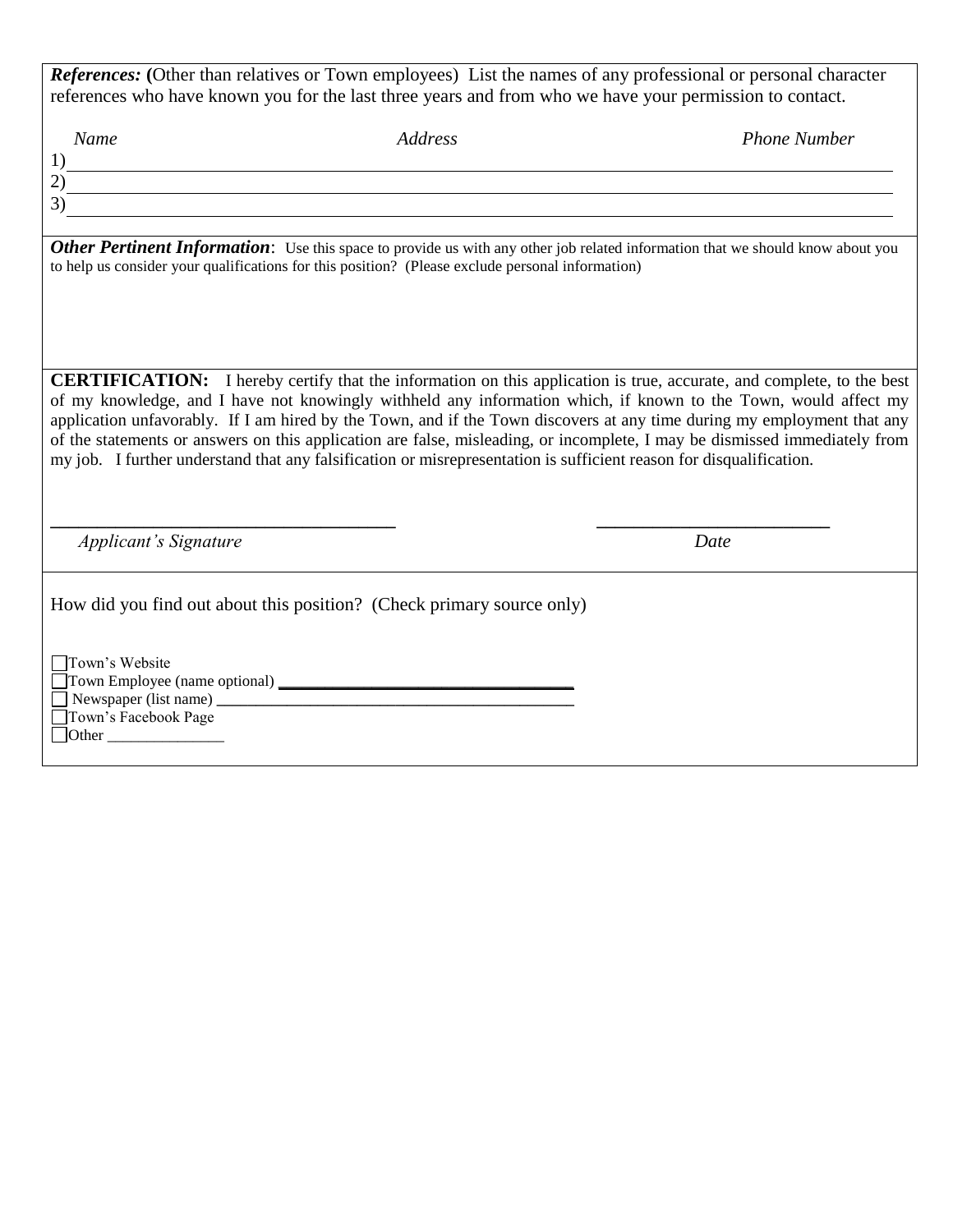### *Authorization for release of personal information*

I hereby authorize full disclosure to any duly authorized agent of the Town of Crewe prior to and/or after employment of all my driving records, educational history, employment history, references, criminal history and other records pertinent to this application.

A photocopy of this signed release form will be valid as an original, even though the said photocopy does not contain an original writing of my signature.

State in which your valid driver's is issued Driver's license number

Print Name Applicant's Signature (including maiden name)